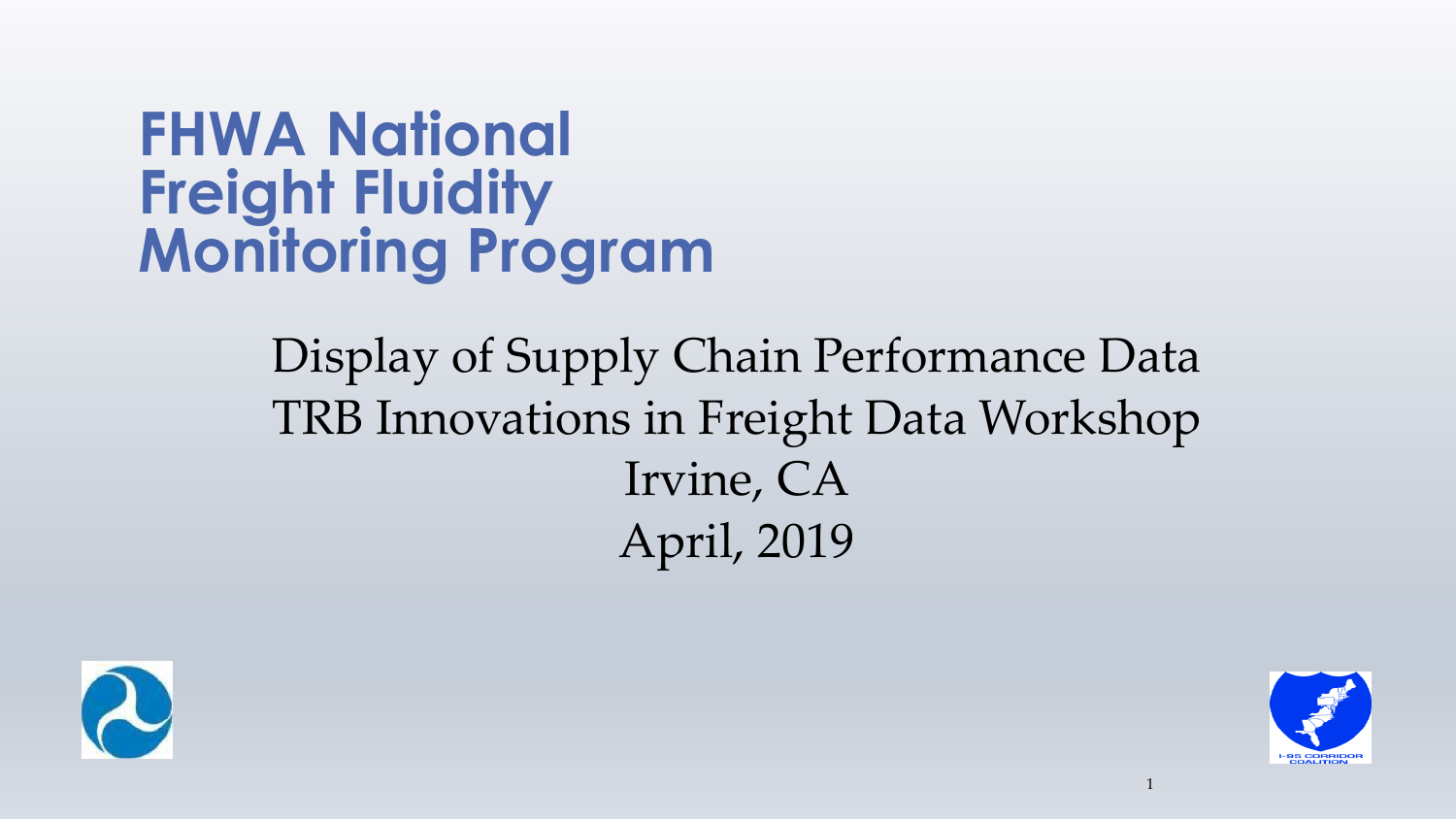### **FHWA Freight Fluidity Supply Chain Monitoring: Nat'l Program Design**

| <b>Issues</b>                                | <b>Approaches</b>                                                                                                                                                                                                                                                                                                                                                                                                                              |  |
|----------------------------------------------|------------------------------------------------------------------------------------------------------------------------------------------------------------------------------------------------------------------------------------------------------------------------------------------------------------------------------------------------------------------------------------------------------------------------------------------------|--|
| What we are measuring?                       | Travel time, travel time reliability, transportation cost<br>Domestic movements – truck, rail, air, water<br>Supply-chains (end-to-end across modes) and component segments                                                                                                                                                                                                                                                                    |  |
| How much are we measuring?                   | Representative sample of critical US supply chains<br>"Dow Jones Index" of key infrastructure, based on actual industries                                                                                                                                                                                                                                                                                                                      |  |
| How are index supply chains<br>being chosen? | Selected for coverage of primary economic sectors and high-growth sectors<br>Use of all modes, coverage of US regions<br>Short and long-haul moves, domestic/cross-border/global supply chains                                                                                                                                                                                                                                                 |  |
| How is data being collected?                 | Target industries identified and recruited<br>Industries tell us their primary supply chain (commodity/mode/O-D) patterns<br>• No exchange of confidential information<br>Project team assembles data to tabulate metrics for supply chain patterns<br>· Real data, not a model, not a scenario or forecasting tool<br>Supply chain level, not regional/area level (like FAF or Transearch)<br>Public and private sources have been identified |  |
| What are the outputs?                        | Initial "National Fluidity Monitoring Dashboard" with continuous quarterly<br>updates                                                                                                                                                                                                                                                                                                                                                          |  |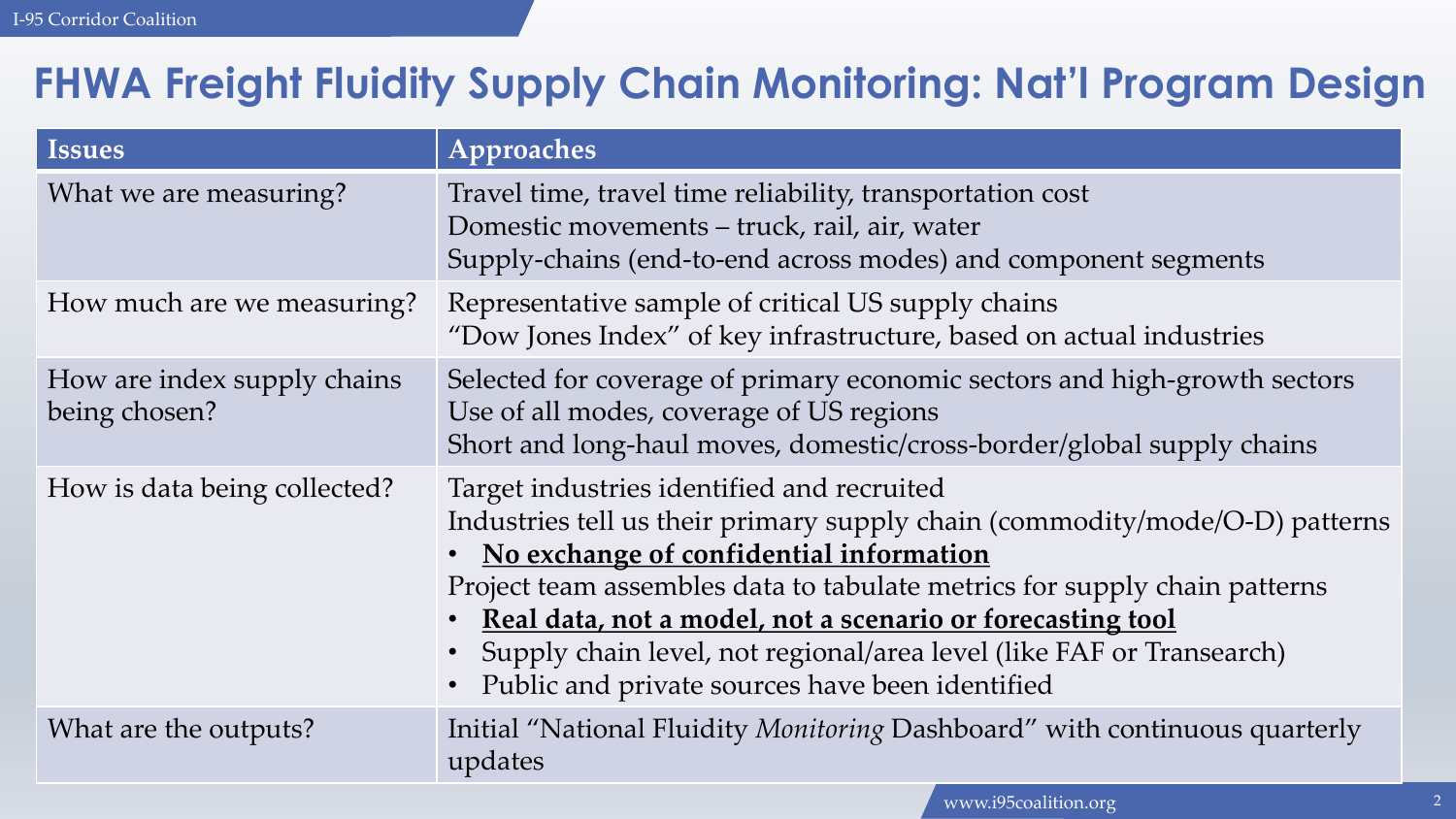## **FHWA Freight Fluidity Tool -- Overview**

Goal: a database and visualization/mapping tool to track the cost (price of service), reliability, and travel time for multimodal freight movement, across selected representative national supply chains, on a quarterly basis

| <b>Primary Data Sources</b>                                                        | <b>Information Obtained</b>                                                                     | <b>Metrics Developed by Team</b>                                                                                |
|------------------------------------------------------------------------------------|-------------------------------------------------------------------------------------------------|-----------------------------------------------------------------------------------------------------------------|
| 24 leading US companies<br>reflecting major freight-<br>dependent industry sectors | Descriptions of representative<br>supply chains - goods, modes,<br>O/D pairs - not confidential | "Wiring Diagrams" of key trips<br>Database rows describing trips<br>Slots for performance metrics               |
| <b>NPMRDS</b>                                                                      | Highway link speeds                                                                             | Truck metrics for O/D trips: median &<br>mean speed, 95% travel time, Travel<br>Time Index, Planning Time Index |
| Chainalytics                                                                       | Commercial data on truck and<br>rail IMX shipment prices                                        | Truck & IMX metrics for O/D trips: cost<br>per move, cost per mile                                              |
| <b>TransCore</b>                                                                   | Commercial data on rail travel<br>times, IMX and carload                                        | Rail metrics for O/D trips: median &<br>mean speed, 95% travel time, Planning<br>Time Index                     |
| STB Waybill / FRA                                                                  | Confidential rail carload costs                                                                 | [in progress]                                                                                                   |
| US Army Corps of<br>Engineers                                                      | Waterborne shipping costs and<br>navigation system time/delay                                   | [in progress]                                                                                                   |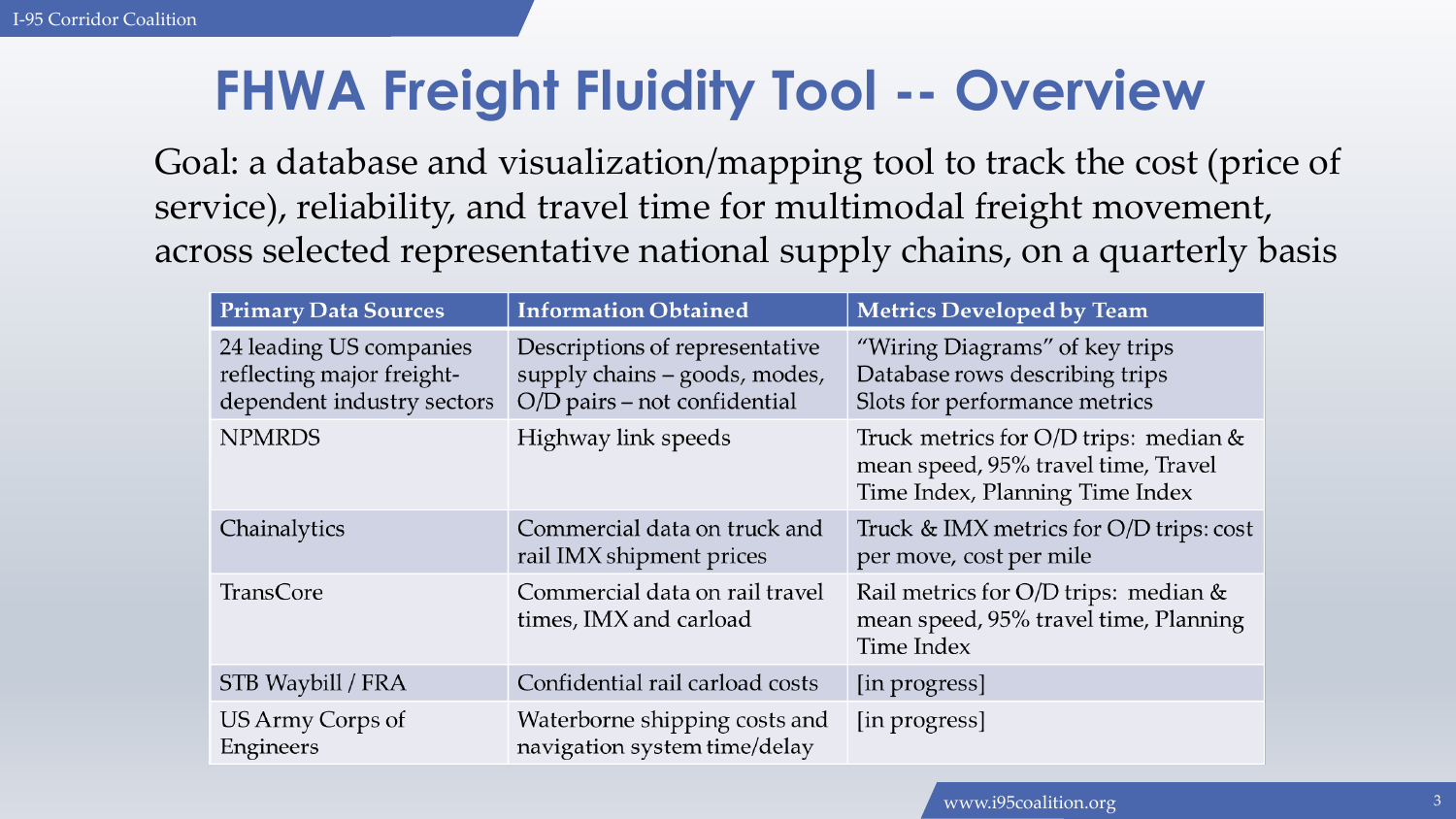# **FHWA Fluidity Tool -- Software Platforms**

- Two integrated platforms, both from existing suite of FHWA freight measurements tools:
	- Tableau database management, analysis and visualization platform
	- FHWA/HOFM GIS data visualization tools, fed from Tableau
- The software platforms meet key criteria:
	- Ability to hold and process large data sets in time series, easily accept updates, and be versatile in use.
	- Accessibility of data to internal and external users, via export into common formats such as spreadsheet software, and directly on the platform without purchase of special tools.
	- Ability to restrict access to certain types or levels of data for certain groups of users.
	- Varied and high quality graphical and cartographical display must be provided, and the displays must be interactive with the data.
	- Stability as a dependable, tested tool.

 $\frac{1}{4+4}$  + a b | e a u<sup>.</sup>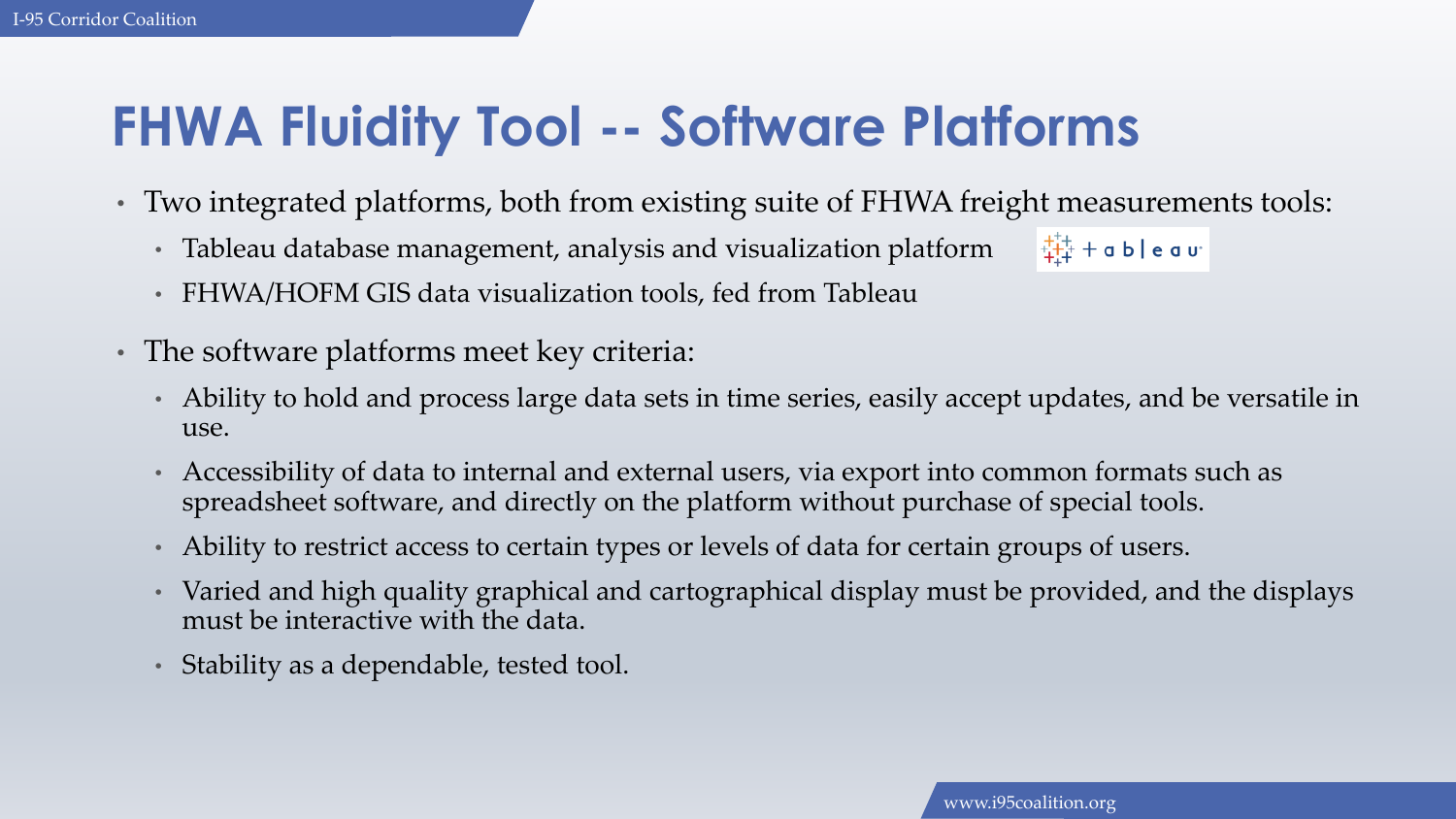### **Freight Sectors in the National Platform**

| <b>Industry Sector1</b>                                       | <b>National</b> | Regional<br>Expansion |
|---------------------------------------------------------------|-----------------|-----------------------|
| <b>Agriculture: Animal Products</b>                           | 11              |                       |
| <b>Agriculture: Dairy Products</b>                            | 9               |                       |
| Manufacturing: Agricultural and Consumer Machinery            | 24              | 10                    |
| Manufacturing: Aircraft and Aerospace                         | 5               |                       |
| Manufacturing: Automotive                                     | 6               |                       |
| Manufacturing: Beverages                                      | 5               |                       |
| <b>Manufacturing: Construction Machinery</b>                  | 23              |                       |
| Manufacturing: Consumer and OEM Electronics                   | 17              |                       |
| <b>Manufacturing: Food Products</b>                           | 6               |                       |
| Manufacturing: Organic Chemicals (Plastics et al)             | 9               |                       |
| <b>Manufacturing: Paper Products</b>                          | 12              |                       |
| Manufacturing: Pharmaceutical, Medical, and Consumer Products | 45              | 5                     |
| Manufacturing: Recreational/Commercial Transport Equipment    | 17              | 5                     |
| Manufacturing: Speciality OEM Electronic Components           | 12              |                       |
| Mining and Processing: Cement and Rock                        | 20              |                       |
| Mining and Processing: Coal                                   | 9               |                       |
| Mining and Processing: Fertilizers                            | 12              |                       |
| <b>Retail: Apparel Store</b>                                  | 7               |                       |
| <b>Retail: Department Store</b>                               | 7               | 7                     |
| Retail: Grocery, Food, and Beverage                           | 8               | 6                     |
| Retail: Home Improvement                                      | 7               | 5                     |
| <b>Retail: Major National</b>                                 | 4               |                       |
| <b>Retail: Personal Care Products</b>                         | 10              | 17                    |
| <b>Transportation and Logistics</b>                           | з               |                       |
| <b>Grand Total</b>                                            | 288             | 55                    |

- 24 companies provided "wiring diagrams" for 288 freight movement lanes by origin-destination zip code, commodity, mode, and logistics purpose
	- 12 = Manufacturing
	- $6 = Retail$
	- $3 =$ Mining
	- $2 =$  Agriculture
	- 1 = Transportation

#### • Scalable

- 55 "regional expansions" representing additional O-D moves for national supply chains – covering more dealers, retail outlets, etc. – in Chicago and NY/NJ regions
- Plan to add more companies of regional interest
- Initially, four quarters of data for each data record
	- Data can be updated/maintained at moderate cost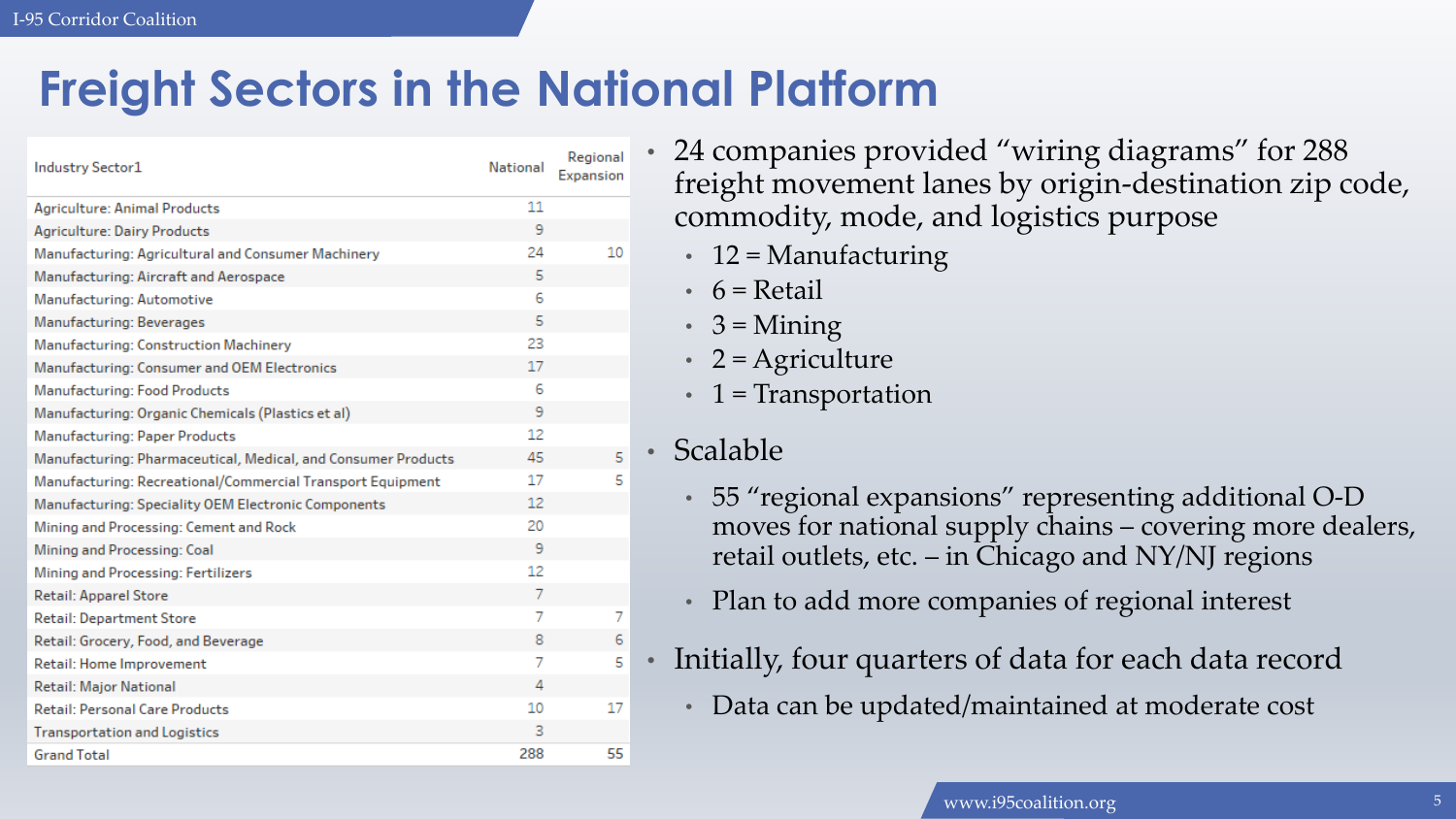### **Truck Routes in the National Platform 24 National-Level Industry Sectors**



- Each record in the database has an assigned path
- GIS for each path will be included in the Tool – truck and non-truck
- Allows data attributes to be displayed at a path level in the Tool, in addition to table/chart summaries
- Links to FHWA/HOFM GIS tools for integration with other USDOT products
- Further expansion will allow gaps to be filled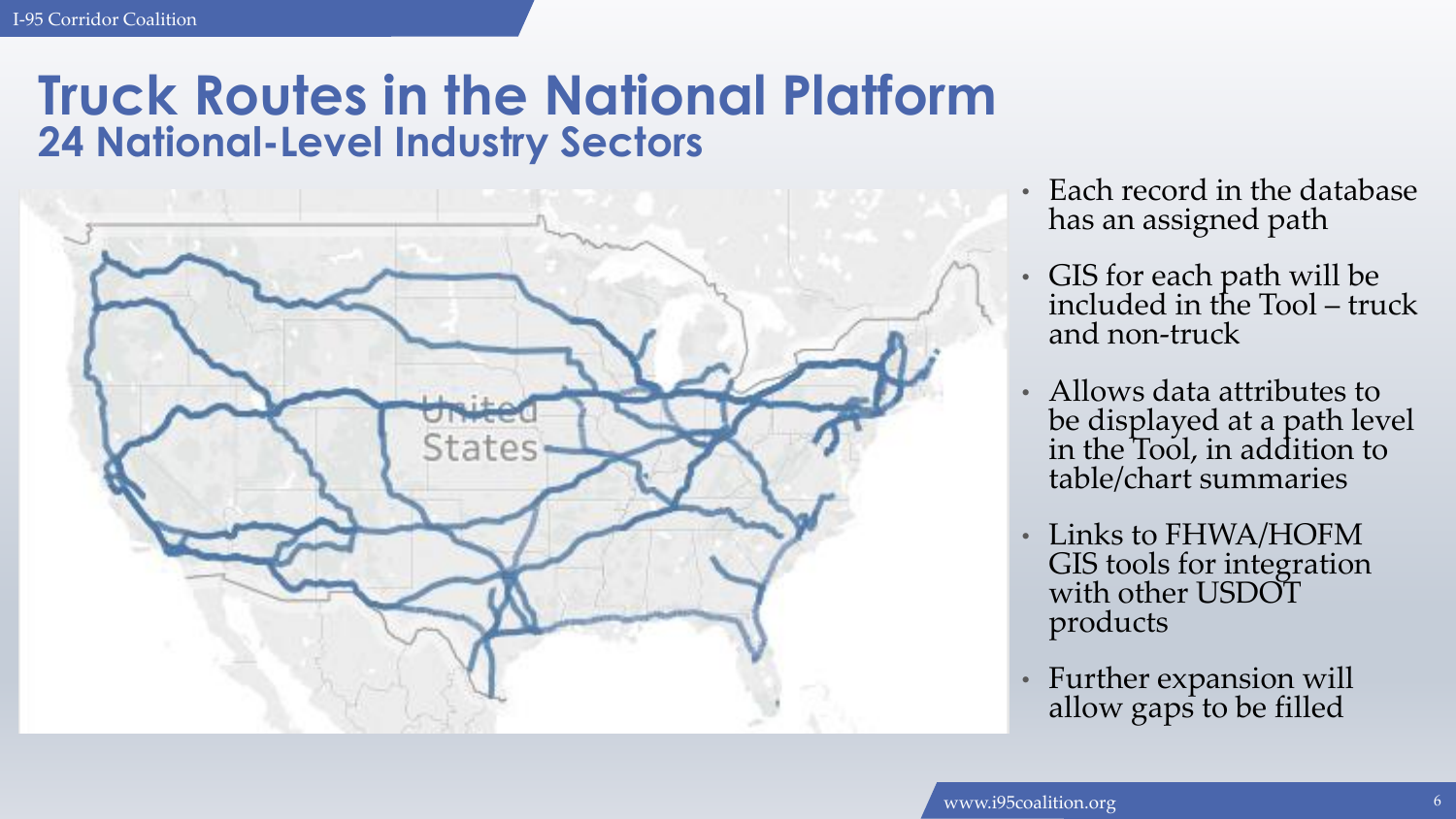#### **Supply Chain Performance: Transportation Cost (US) and Truck Cost per NHS Mile (Regional) for 15 Sectors, Avg. Over 4 Quarters**

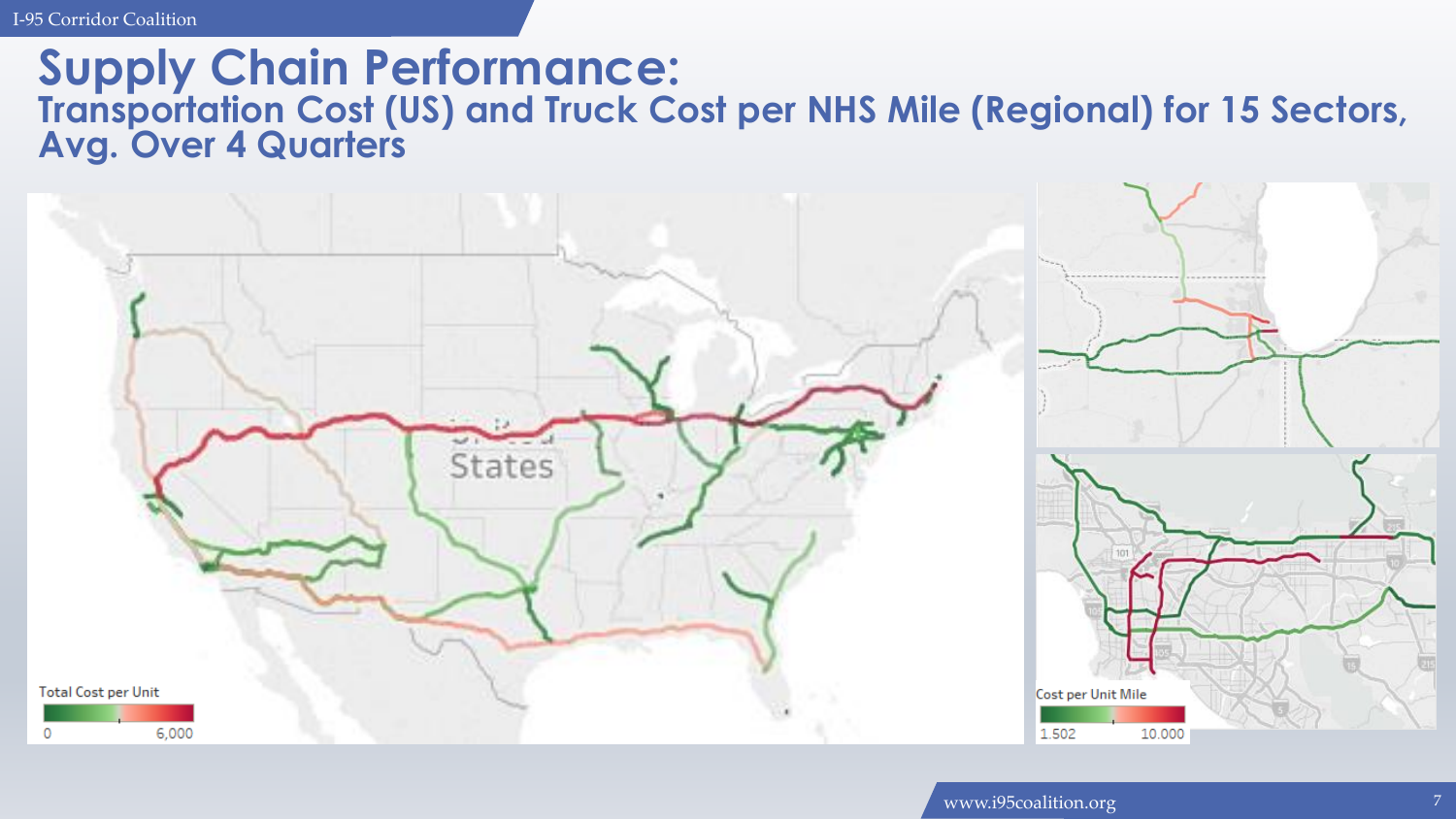### **Supply Chain Performance: Highway Planning Time Index (PTI) for 24 Sectors, Avg. Over 4 Quarters**

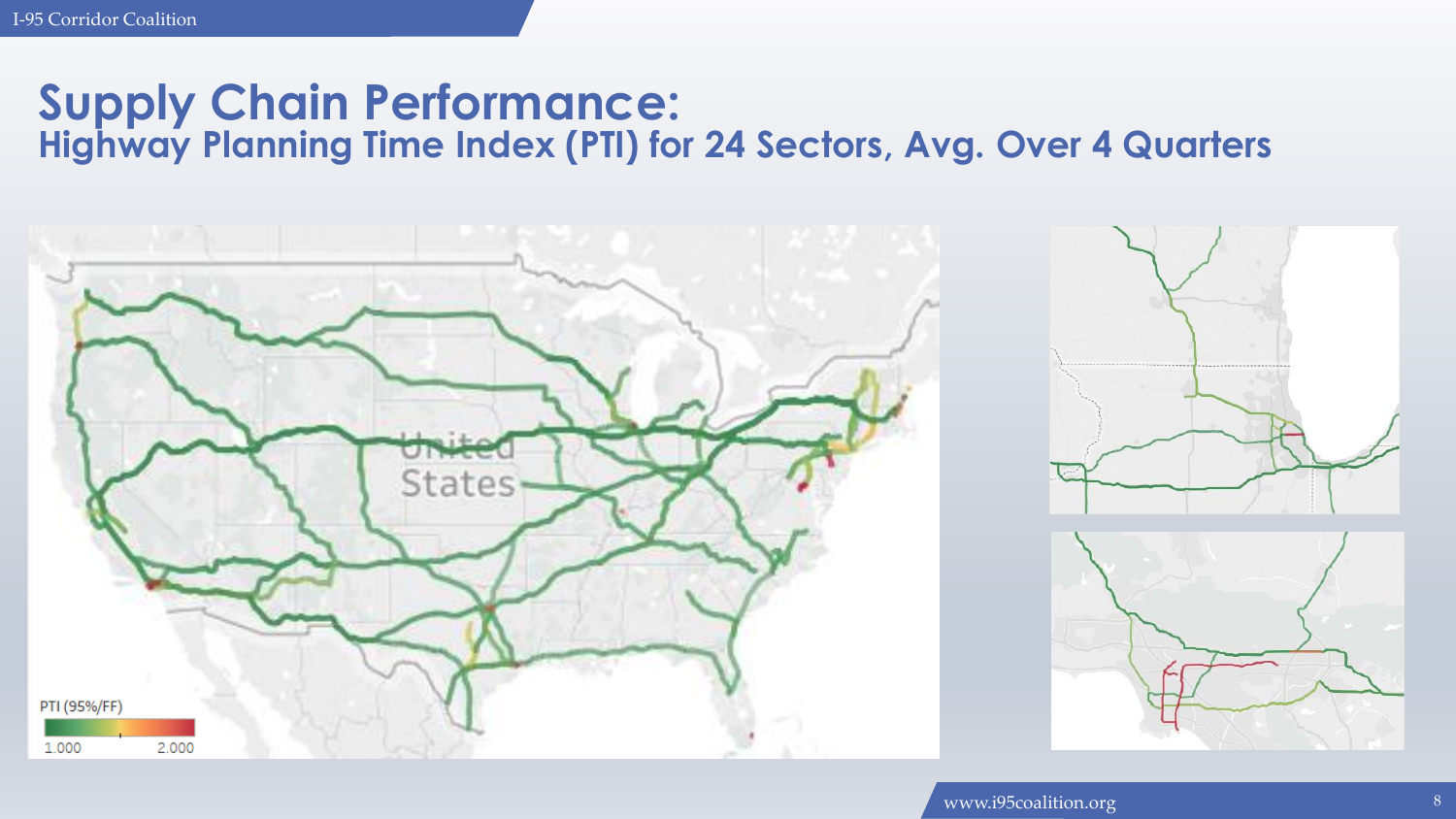### **Supply Chain Performance: Changes in Highway PTI for 10 Sectors, 2017\_Q4 to 2018\_Q3**



- With quarterly tracking, the data allows comparisons of PTI over different periods
- Between 2017 Q4 and 2018 Q3, some lanes saw better performance, some worse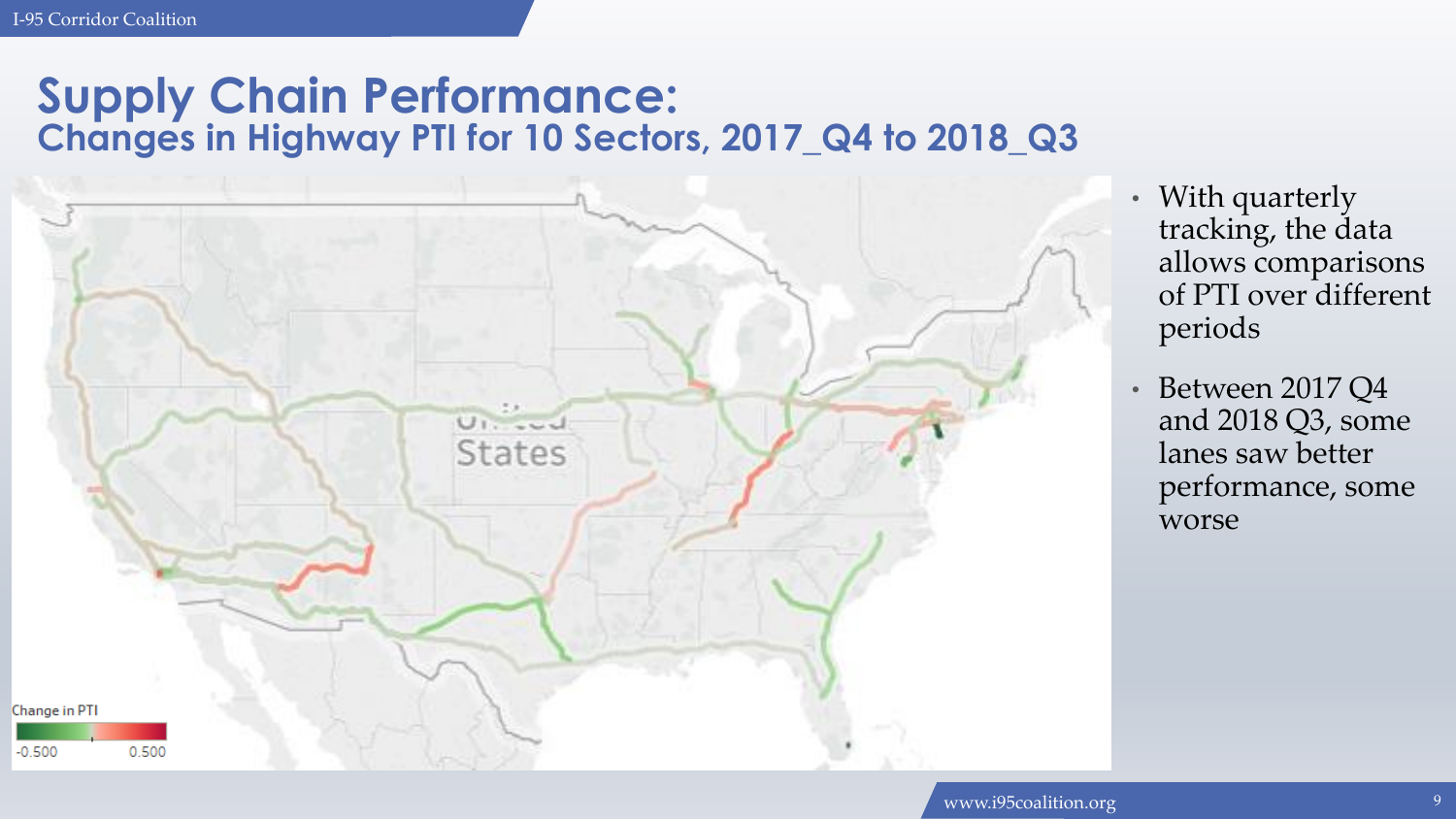### **Supply Chain Performance: Food/Beverage Manufacturing by Truck, Changes over 4 Quarters**



- Changes in average speed, PTI, and cost per unit, as experienced by each industry sector
- Minor changes in average path miles each quarter based on NHS performance
- Food products are shorter hauls, more urban delivery, with lower speed and higher PTI; lower cost but higher cost per NHS mile
- Highway performance generally stable but costs generally rising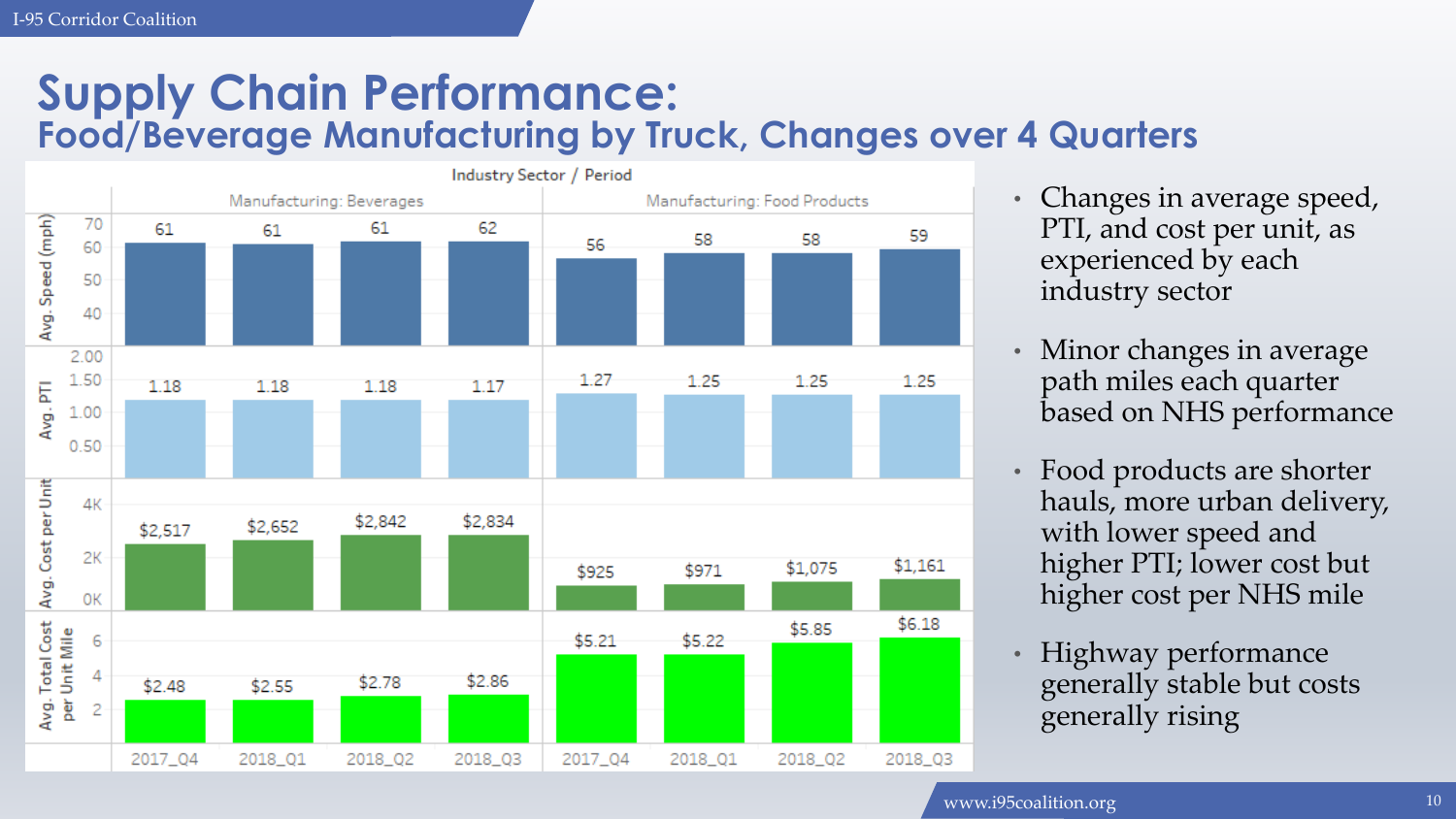### **Supply Chain Performance: Trucking Cost Detail, Food/Bev Mfg** • For Food/Beverage Manufacturing,

![](_page_10_Figure_2.jpeg)

- rising trucking costs are being driven by increases in both linehaul and fuel costs, but more by linehaul costs.
- For all sectors, trucking costs rose  $\sim$ 9% over analysis period, with largest percentage gains in the 100-399 and 400- 999 mile groups. Local delivery and drayage costs (< 100 miles) were already very high, increased only slightly.

|                    | Period  |         |
|--------------------|---------|---------|
| NHS Zip Miles      | 2017_Q4 | 2018_03 |
| $1$ to $100$       | \$623   | \$653   |
| 100 to 399         | \$923   | \$1,130 |
| 400 to 999         | \$2,240 | \$2,683 |
| 1000 or more       | \$5,743 | \$6,166 |
| <b>Grand Total</b> | \$4,131 | \$4,520 |

www.i95coalition.org 11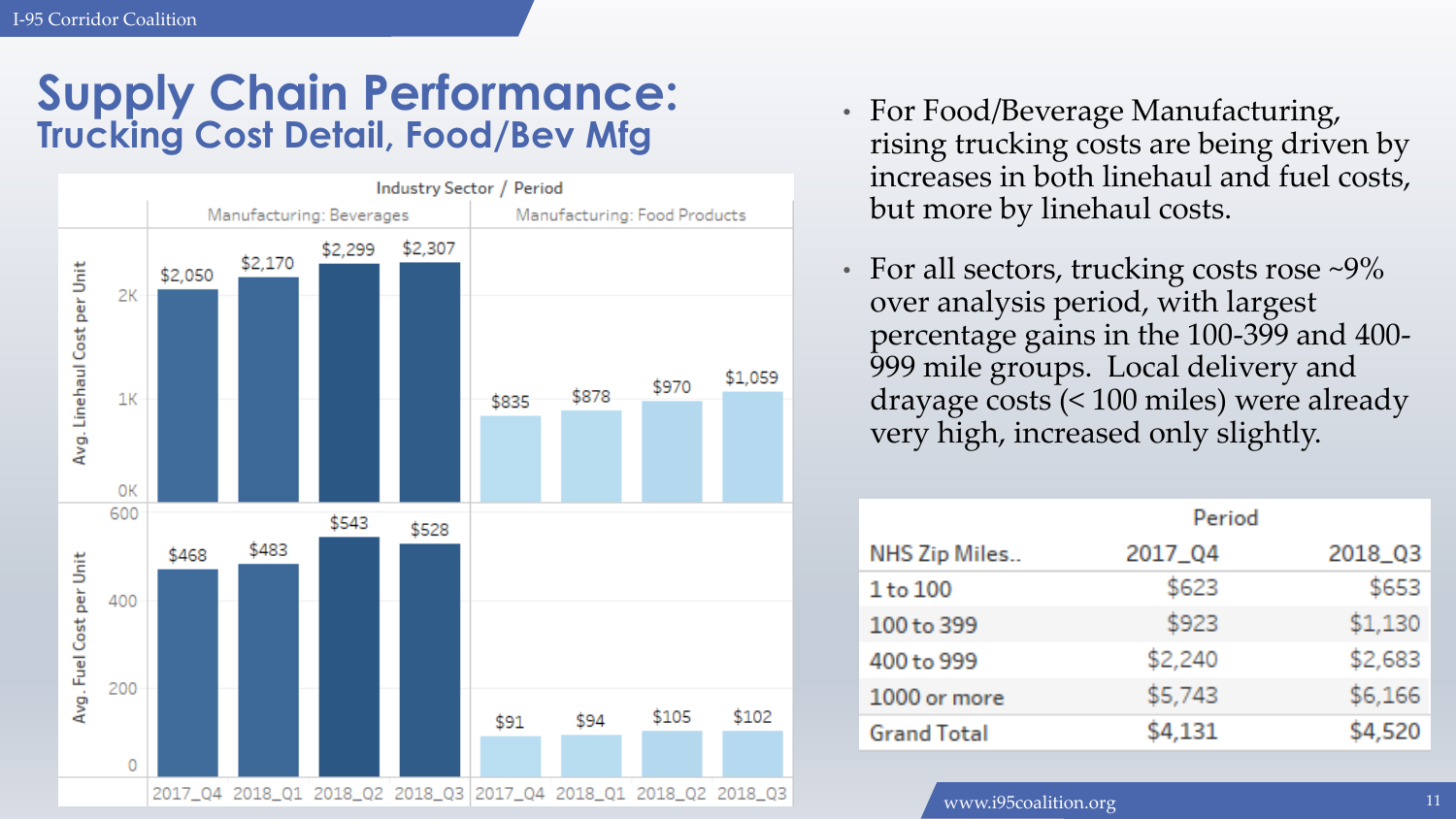#### **Supply Chain Performance: Comparison of Truck and Rail IMX over 4 Quarters, Retail Home Improvement**

![](_page_11_Figure_2.jpeg)

- Mean travel times for rail are longer (representing longer trips), and getting slower
- Truck and rail costs both rising
- Truck reliability is relatively constant but rail reliability is showing significant declines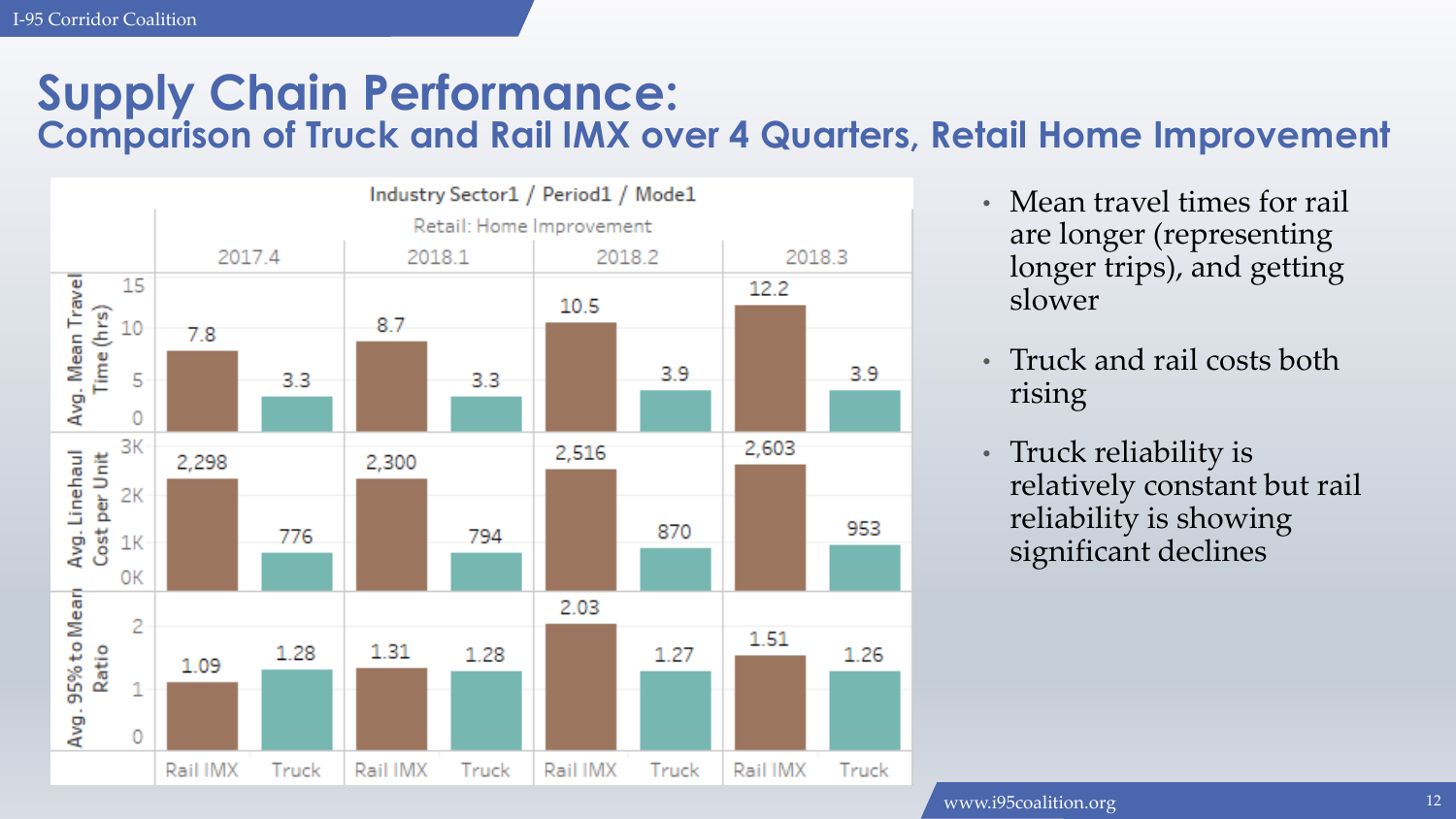### **Program Results**

**Makes supply chain patterns visible** *("If you can't measure it, you can't manage it....")*

- Fills in the missing link in USDOT freight transportation data
- Makes supply chain performance visible across jurisdictions
- Provides foundation for state and metro/regional partners working on first/middle/last mile of national supply chains, and local/regional supply chains
- Puts DOTs and users on common ground

| Economy7<br><b>Markets</b>                             | • Freight Analysis Framework (FAF)<br>Economic output and growth by industry and<br>region; commodity flows between regions by<br>mode                                                                                                                                                                                                                                           |
|--------------------------------------------------------|----------------------------------------------------------------------------------------------------------------------------------------------------------------------------------------------------------------------------------------------------------------------------------------------------------------------------------------------------------------------------------|
| Logistics/<br><b>Operations</b>                        | • Freight Fluidity Program (FFP)<br>Travel time, travel-time reliability, and cost of<br>representative supply chain freight trips                                                                                                                                                                                                                                               |
| Networks/<br><b>Flows and</b><br><b>Infrastructure</b> | • Highway Performance Monitoring System<br>(HPMS)<br>Condition and performance of the freight<br>highway network<br>• National Performance Management<br><b>Research Data Set (NPMRDS)</b><br>Vehicle speeds and travel times over the freight<br>highway network<br>• Rail Carload Waybill Sample (CWS)<br>Volume and routing of freight flows over the<br>freight rail network |

**FHWA Freight Measurement Toolbox**